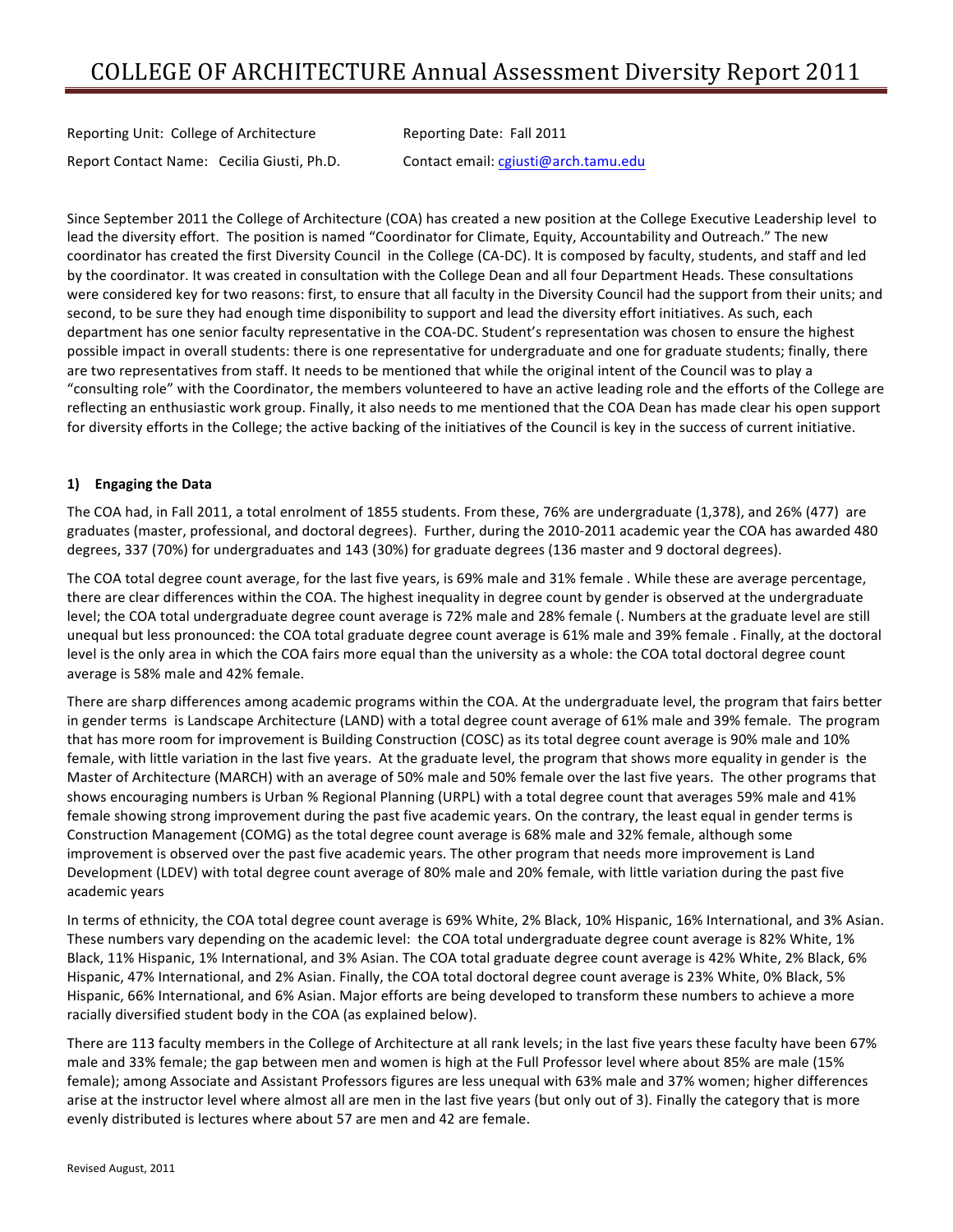In terms of ethnicity, the majority of the faculty is white (73%); Full Professors in the COA are 90% white, with only one African American and one Hispanic; at the Associate level, the percentage of whites has decreased dramatically in the last years: from 85% in 2008 to 59% in 2011; however, there are no blacks and there are only two Hispanics in this category; the decrease on whites comes mainly from Asian / international faculty. The Assistant Professor rank shows the most diversity in ethnicity: 52% are Whites and 15% are Hispanics; there are still no Blacks; the Asian/international group represent 33% at this level. What is interesting is the ethnic composition of instructors and lecturers: all (3) instructors are whites and the 24 lecturers are also mainly white (83%) with only 1 Hispanic and 1 black. Much effort is needed to both recruit and retain racially diversified faculty.

Finally, at the staff level, data is quite different. From the total COA 128 staff members, 77% are women; in terms of ethnicity whites are the largest group (44%) closely followed by Hispanics (43%). There are only 2 African American and 2 Native American staff members. Note that these numbers include the Colonias Program (managed by the Center for Housing and Urban Development (CHUD).

## **2) Recent Efforts**

There have been a variety of programs and scholarships addressing recruitment and retention among students both at the undergraduate and graduate levels. These efforts have been promoted both at the College and the Departmental levels. Specifically, some of the scholarships that have been allocated during the last year include Lechner, Regent Scholars, Diversity Scholarship (Visualization Department), Camp ARCH (offered to students from Texas border communities with predominantly Hispanic population), Construction Industry Advisory Council (CIAC) Scholarships (Construction Science Department) and College Diversity Funds (by academic programs). This has resulted on of efforts in recruiting and maintaining minority representation in all programs.

The Dean's office has a Departmental approach on funding distribution, allowing each department to internally define ways to spend funding designates specifically to optimize diversity enhancement efforts. Some departments gave few larger scholarships and others opted for giving smaller amounts but serving more students. Each department is promoting different activities and programs addressing diversity enhancement. For example, the COSC industry relations coordinator organized a "College Night" for high school students in predominantly Hispanic school districts. This was done in conjunction with the Hispanic Contractors Association of San Antonio and students and faculty of the COSC were involved.

Further, the COA has promoted activities addressing the needs of specific minority groups. For example, it organized a series of activities supporting the Regent Scholars in the COA; these include special orientation series, social gatherings, and designated coordination support to ensure new and continuing undergraduates in this group optimize their graduation and success rates. Some of the examples of recruitment efforts in the COA; for example, the Department of Visualization actively pursued student recruitment efforts along the Texas border region through connections with the Center for Housing and Urban Development and with the help of our industry partners; they also begun making contacts with Title I schools through the Texas Art Educators Association. Both efforts targeted middle school through high school age students who would otherwise not be likely attend Texas A&M University.

The Department of Construction Science obtained a \$100,00 grant from the National Housing Endowment to work with Prairie View A&M to develop a model of cooperation and improvement of its two academic programs and to share faculty and other activities. 

On top of these departmental efforts, the COA has supported travel funding and a diverse range of activities for the Diversity Council's graduate representative (Ed Tarlton). Mr. Tarlton visited several cities with high concentrations of minority's population in an effort to increase recruitment both to our College and to Texas A&M. Specifically, recruitment visits and presentations included Mississippi Valley State University, Alcorn State University, Tougaloo College, Jackson State University, North Carolina A&T University, University of Southern California, Atlanta University (Graduate Fair and the 19<sup>th</sup>.Annual National *McNair* Research Conference) and Graduate Fair, Delevan Wisconsin. Additionally, the DC's representative made several presentations to recruit undergraduate students from targeted groups; for example, the summer Research Scholars Program-Men of Diversity Group, the Kappa Alpha Psi Fraternity Guide Right Program, the Southwestern Black Student Leadership Conference (in Bryan/College Station). Further, high school campuses were visited and a presentation was prepared specifically to these audiences. The tille of the presentation was "Undergraduate & Graduate School: Positioning yourself for acceptance, funding, and expectations after admission!;" this was presented at Pebblebrook High School, Mableton, GA, Frederick Douglass High School and Wooton High School, Atlanta, GA, and at the Education Forum in Atlanta, GA, and at Wootong High School, Gaithersburg, MD. Another presentation prepared was "Financing 'Your' Graduate Education;" this was presented at the 2<sup>nd</sup> Annual McNair Scholars Retreat, in Bloomfield College, NJ. These efforts, let by the Diversity Council's students representative have been coordinated with TAMU recruitment offices of graduate and undergraduate students.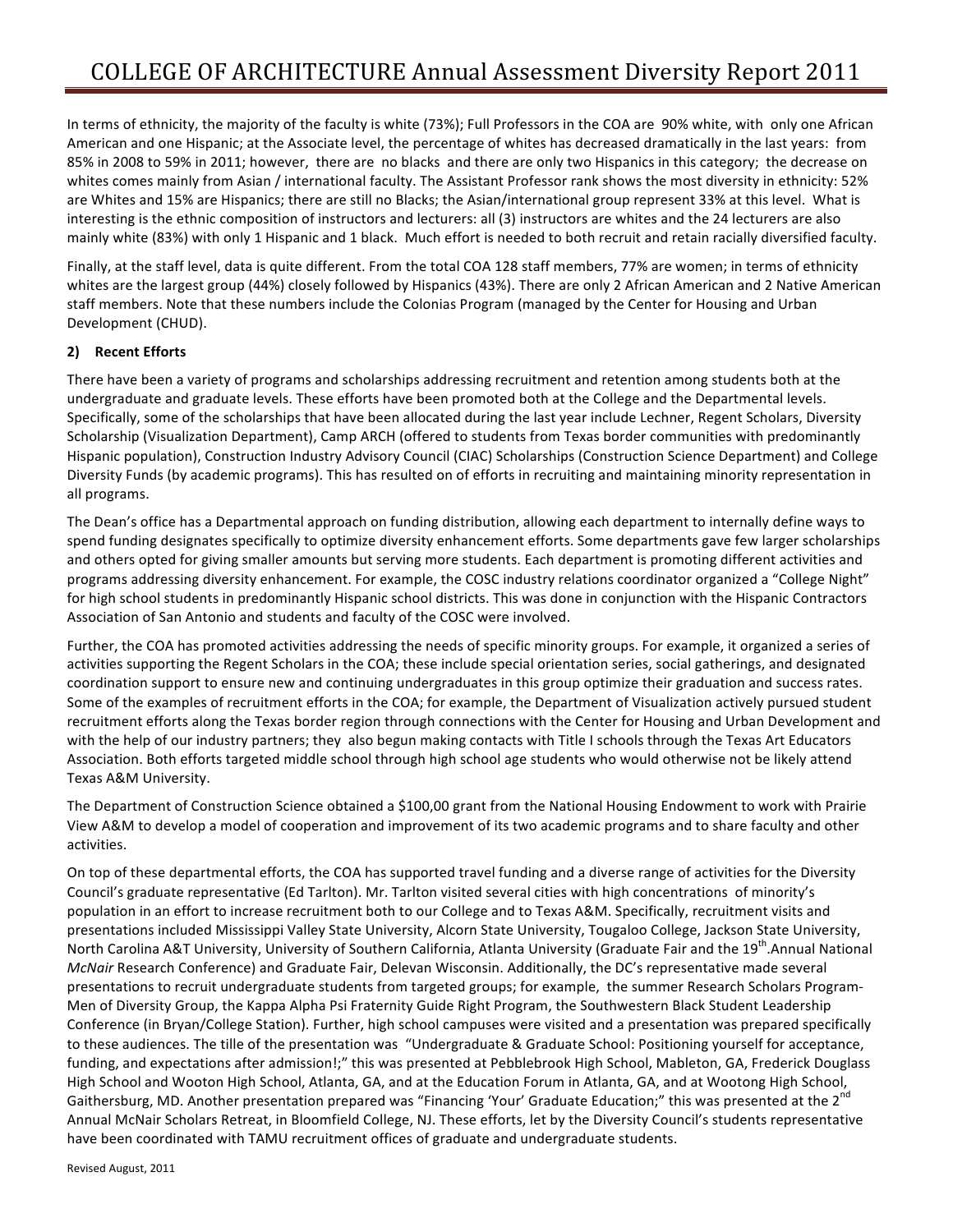# **3) Future Efforts**

Efforts are planned to continue the process of diversifying the recruitment of students. Current coordination with TAMU recruitment units are to be strengthened. The COA-DC is working on making recruitment efforts (as described above) a more permanent activity in our College and to consolidate and expand current initiatives

In terms of retention, efforts are to be focused on climate and enhancement of the climate in the COA. Several activities are being planned to address the improvement of the College climate (see #6). One of the proposals being discussed at the COA-DC is the establishment of a Diversity Certificate: Initial discussions have started with the Department of Multicultural Services. The coordination with the four Department Heads is being done, with support from the COA Dean and the executive leadership team . Further discussion is underway. Faculty from the Landscape and Urban Planning department has initially supported this initiative; the COA will now prepare an agreement with the Multicultural Department and the initial pilot will be led by the LAUP undergraduate programs of landscape architecture and Urban and Regional Planning. Both programs are leading the way, and other departments should follow based on the success of this initiative..

The COA is also exploring some new initiatives: to partner with school districts with concentration of minority populations to maximize recruitment efforts. For example, there are plans to partner with Brownsville ISD, an area with more than 90% Hispanic population, to support their newly created magnet school and to increase recruitment efforts in cities with high Hispanic populations. An initial visit has been done and coordination efforts are being done. An idea that is on the exploratory phase is the partnering with community colleges with high percentage of minorities to ensure higher number of applicants from these groups as well as to improve the quality of these applications. The Diversity Council is searching for the best possible community college that can partner with the COA to ensure both high quality education and a diversified population. Further, current initiatives by the Department of Visualization and Construction Science will continue and will be supported also by the COA. The Diversity Council plans on consolidating plans from all departments in an effort to better coordinate recruitment efforts to maximize current recruitment results.

## **4) Advisory Groups**

The College of Architecture has a total of six academic / industry advisory groups both for the college and four departments. Further, some of the five research and outreach centers have an advisory external council. There has been an explicit effort in all cases to involve a diverse group of individuals from the industry as well as alumni or accomplished professionals in allied areas in order to reflect better current global trends. For example, in the last year there have been some changes in the COA advisory council adding 4 women and 1 African American members; equally in the Master of Urban Planning Advisory Board, there is an explicit effort to ensure that every new vacancy be filled with individuals from underrepresented groups; other example is the Health Industry Advisory Council, with members representing different genders and ethnicities; another example is the Facility Management Industry Advisory Council; it has 6 women, 2 of whom are Hispanic and three men are Hispanic. In all cases the head of the academic and professional unit has made diversification of the external council a priority. Future efforts will continue and should be incorporated as a on-going effort.

## **5) Organizational Climate**

The COA has not distributed a climate survey. The COA diversity coordinator has requested data from VP for diversity and from the DOF for faculty climate data and the Student's Affairs Office for student's data. The COA-DC is in the process of analyzing this data and evaluating the need (or not) of creating our own data. Initially, the first group that is being analyzed is students. It has been observed that the most critical area to focus is undergraduate students, and that is going to be the emphasis for this coming year. Next, faculty and staff will be the focus. The emphasis has been established on focusing more on the most vulnerable groups, those who are more underrepresented in the COA.

## **6) Other Efforts**

The newly created Diversity Council has met every other week during Fall 2011 to start a new and comprehensive approach on diversity enhancement in the COA. The discussions have been long and wide; three speakers have been invited to help the council on defining its goals as well as the relevant policies and activities to ensure a successful diversity plan; one presenter came from the Office of the VP of Diversity, one from the Department of Multicultural Services, and the third one was Dr. Patricia Larke, an expert on Diversity from an scholarship perspective. Members of the COA DC have also attended the presentations organized by different TAMU units on diversity.

Revised August, 2011 Discussion on the direction of the diversity plan will continue, and although a long-term plan has not been produced yet, the Diversity Council decided to start with some effective and short term high impact initiatives. These early tasks have started while